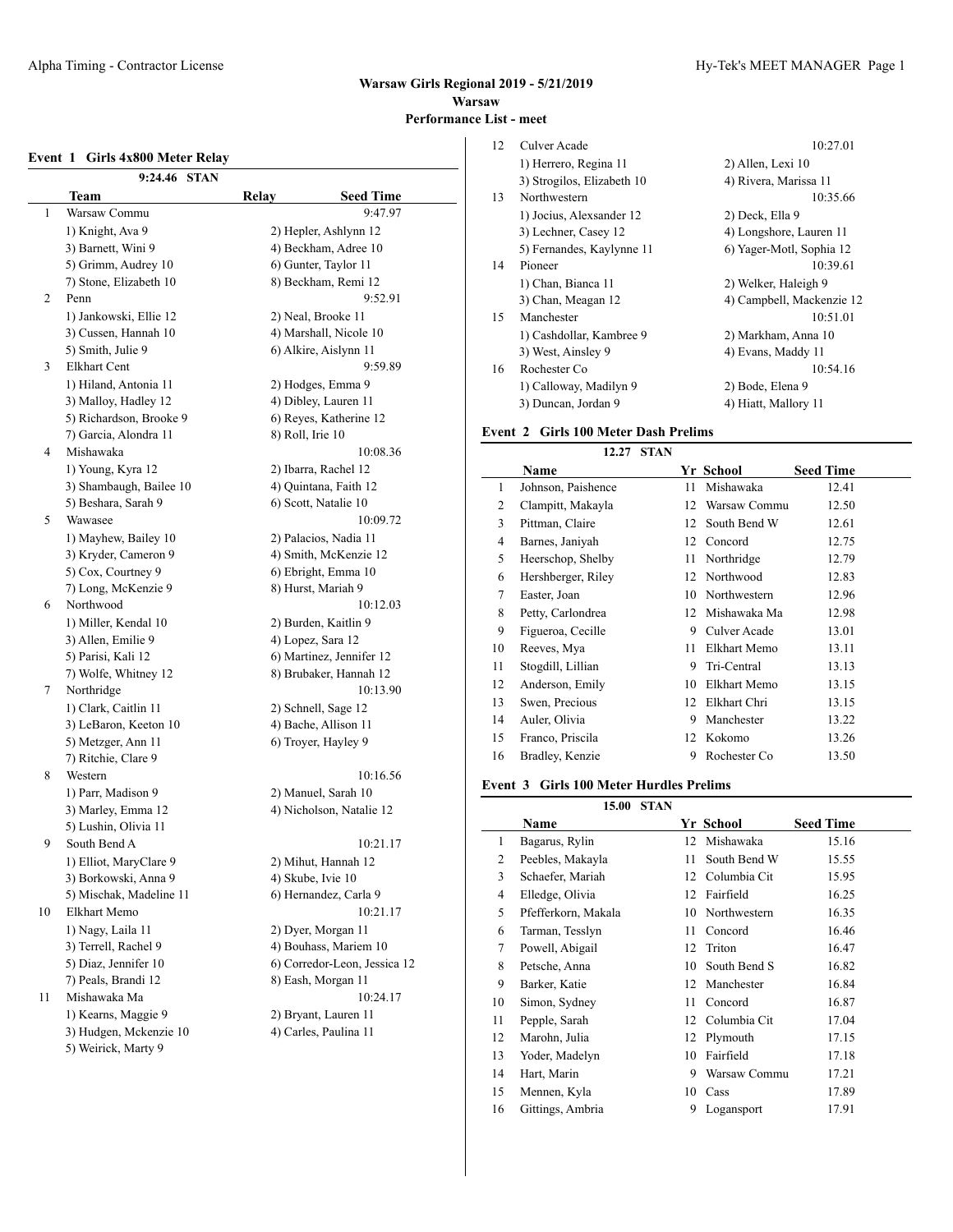#### **Event 4 Girls 200 Meter Dash Prelims**

|    | 25.17              | <b>STAN</b> |                   |                  |
|----|--------------------|-------------|-------------------|------------------|
|    | Name               |             | Yr School         | <b>Seed Time</b> |
| 1  | Johnson, Paishence | 11          | Mishawaka         | 25.42            |
| 2  | Barnes, Janiyah    | 12          | Concord           | 26.36            |
| 3  | Heerschop, Shelby  | 11          | Northridge        | 26.47            |
| 4  | Reeves, Mya        | 11          | Elkhart Memo      | 26.60            |
| 5  | Lemberis, Kalista  | 11          | Laville           | 26.69            |
| 6  | Hershberger, Riley | 12          | Northwood         | 26.74            |
| 7  | Swen, Precious     | 12          | Elkhart Chri      | 27.15            |
| 8  | Parisi, Lexi       | 12          | Northwood         | 27.25            |
| 9  | Franco, Priscila   | 12          | Kokomo            | 27.28            |
| 10 | Figueroa, Cecille  |             | Culver Acade<br>9 | 27.28            |
| 11 | Hiestand, Sarah    | 10          | South Bend S      | 27.46            |
| 12 | Hetzner, Johanna   | 11          | Northwestern      | 27.71            |
| 13 | Higgins, Johntella | 11          | Elkhart Cent      | 27.95            |
| 14 | Elkin, Liesl       | 12          | Kokomo            | 27.98            |
| 15 | Keller, Nicole     | 12          | Plymouth          | 28.12            |
| 16 | White, Raven       | 10          | Bremen            | 28.28            |
|    |                    |             |                   |                  |

#### **Event 5 Girls 1600 Meter Run**

|                | 5:02.82 STAN      |    |               |                  |
|----------------|-------------------|----|---------------|------------------|
|                | Name              |    | Yr School     | <b>Seed Time</b> |
| 1              | Dyer, Morgan      | 11 | Elkhart Memo  | 5:08.55          |
| $\overline{c}$ | Quintana, Faith   | 12 | Mishawaka     | 5:14.05          |
| 3              | Neal, Brooke      | 11 | Penn          | 5:16.22          |
| 4              | Beckham, Adree    | 10 | Warsaw Commu  | 5:16.63          |
| 5              | Smith, Julie      | 9  | Penn          | 5:17.39          |
| 6              | Beshara, Sarah    | 9  | Mishawaka     | 5:17.45          |
| 7              | Oddou, Lillie     | 11 | Columbia Cit  | 5:17.46          |
| 8              | Grimm, Audrey     | 10 | Warsaw Commu  | 5:20.94          |
| 9              | Cooper, Summer    | 11 | Concord       | 5:21.42          |
| 10             | Scher, Nicky      | 11 | North Miami   | 5:32.80          |
| 11             | Dibley, Lauren    | 11 | Elkhart Cent  | 5:33.45          |
| 12             | Rivera, Marissa   | 11 | Culver Acade  | 5:35.74          |
| 13             | Lechner, Casey    | 12 | Northwestern  | 5:36.65          |
| 14             | Hall, Rachel      | 11 | <b>Bremen</b> | 5:37.66          |
| 15             | Parr, Madison     | 9  | Western       | 5:42.43          |
| 16             | Longshore, Lauren | 11 | Northwestern  | 5:46.44          |

## **Event 6 Girls 4x100 Meter Relay**

|                | <b>STAN</b><br>48.77     |       |                          |
|----------------|--------------------------|-------|--------------------------|
|                | Team                     | Relav | <b>Seed Time</b>         |
|                | Mishawaka                |       | 49.57                    |
|                | 1) Udongo, Ambriyana 11  |       | 2) Bagarus, Rylin 12     |
|                | 3) Smith, DeiJana 12     |       | 4) Johnson, Paishence 11 |
|                | 5) Carrie, Fozkos 9      |       | 6) Jones, India 10       |
|                | 7) Burroughs, Zemirah 10 |       |                          |
| $\overline{c}$ | South Bend W             |       | 50.53                    |
|                | 1) Bryan, Adreyana 10    |       | 2) Peebles, Makayla 11   |
|                | 3) Griffin, Deana 12     |       | 4) Pittman, Claire 12    |
|                | 5) Scott, Cierra 11      |       |                          |

| 3  | Northwood                                   | 50.71                                          |
|----|---------------------------------------------|------------------------------------------------|
|    | 1) Hartman, Reagan 11                       | 2) Martz, Emma 9                               |
|    | 3) Parisi, Lexi 12                          | 4) Hershberger, Riley 12                       |
|    | 5) Roa, Brooke 10                           | 6) McBrier, Karli 11                           |
|    | 7) Knepp, Ali 10                            |                                                |
| 4  | South Bend S                                | 50.84                                          |
|    | 1) Conner, Lilly 11                         | 2) Goralcyzk, Anne 11                          |
|    | 3) Bolden, Zaniya 10                        | 4) Petsche, Anna 10                            |
|    | 5) Saratore, Isabella 10                    | 6) Rowell, Cymphanie 11                        |
|    | 7) Hiestand, Sarah 10                       | 8) Romo, Andrea 12                             |
| 5  | Elkhart Memo                                | 51.01                                          |
|    | 1) Axsom, Madison 9                         | 2) Nagy, Laila 11                              |
|    | 3) Reeves, Mya 11                           | 4) Anderson, Emily 10                          |
|    | 5) Ekema, Rebecca 10                        | 6) Gladden, Jamiya 10                          |
|    | 7) Leonard, Alexis 9                        | 8) Peals, Brandi 12                            |
| 6  | Warsaw Commu                                | 51.10                                          |
|    | 1) Clampitt, Makayla 12                     | 2) Duncan, Baylee 10                           |
|    | 3) Love, Kendra 10                          | 4) Buriff, Michaela 12                         |
|    | 5) Brock, Jaslyn 9                          | 6) Bellamy, Maygan 12                          |
|    | 7) Fitzgerald, Brooklyn 10                  |                                                |
| 7  | Concord                                     | 51.12                                          |
|    | 1) Barnes, Janiyah 12                       | 2) Holloway, Janiyla 12                        |
|    | 3) Smith, Aniya 9                           | 4) Colton-Flores, Shenais 12                   |
|    | 5) Carpenter, Faith 11                      | 6) Tarman, Tesslyn 11                          |
|    | 7) Mujica Alfonzo, Paola 11                 |                                                |
| 8  | Northwestern                                | 51.54                                          |
|    | 1) Hetzner, Johanna 11                      | 2) Mast, Rachel 11                             |
|    | 3) Kurtz, Carmella 9                        | 4) Easter, Joan 10                             |
|    | 5) Byrum, Emma 10                           | 6) Smith, Caitlin 10                           |
| 9  | Penn                                        | 51.64                                          |
|    | 1) Lacognato, Maya 12<br>3) Love, Keotave 9 | 2) Carrico, Kelsi 11<br>4) Clinton, Trinity 10 |
|    | 5) Pooler, Cecelia 9                        | 6) Bowersox, Elaina Fr                         |
| 10 | Kokomo                                      | 51.80                                          |
|    | 1) Elkin, Liesl 12                          | 2) Franco, Priscila 12                         |
|    | 3) Stewart, Victoria 10                     | 4) Swain, Indya 11                             |
|    | 5) Barbour, Nasya 9                         | 6) Daniels, Omarea 9                           |
| 11 | Columbia Cit                                | 51.85                                          |
|    | 1) Pepple, Sarah 12                         | 2) Coy, Emma 12                                |
|    | 3) Scott, Kendall 10                        | 4) Schaefer, Mariah 12                         |
|    | 5) Koontz, Olivia 11                        | 6) Longenbaugh, Kendall 10                     |
| 12 | Laville                                     | 51.86                                          |
|    | 1) Gonzalez, Natalie 11                     | 2) Goze, Olivia 9                              |
|    | 3) Beehler, Rebekah 10                      | 4) Lemberis, Kalista 11                        |
|    | 5) Leonhard, Abbigail 9                     |                                                |
| 13 | Culver Acade                                | 52.39                                          |
|    | 1) Hazen, Samantha 10                       | 2) Johnson, Ava 10                             |
|    | 3) Zhao, Xiaohui 12                         | 4) Fennell, Abigail 11                         |
| 14 | Logansport                                  | 53.27                                          |
|    | 1) Loposser, Mia 12                         | 2) Frutos, Arlene 9                            |
|    | 3) Shively, Mya 12                          | 4) Mateo, Yamileet 10                          |
|    | 5) Camp, Carley 10                          | 6) Osburn, Haylee 10                           |
|    | 7) Leon, Laeh 11                            | 8) White, Erica 10                             |
| 15 | Manchester                                  | 53.48                                          |
|    | 1) Kerr, Kailea 10                          | 2) Auler, Olivia 9                             |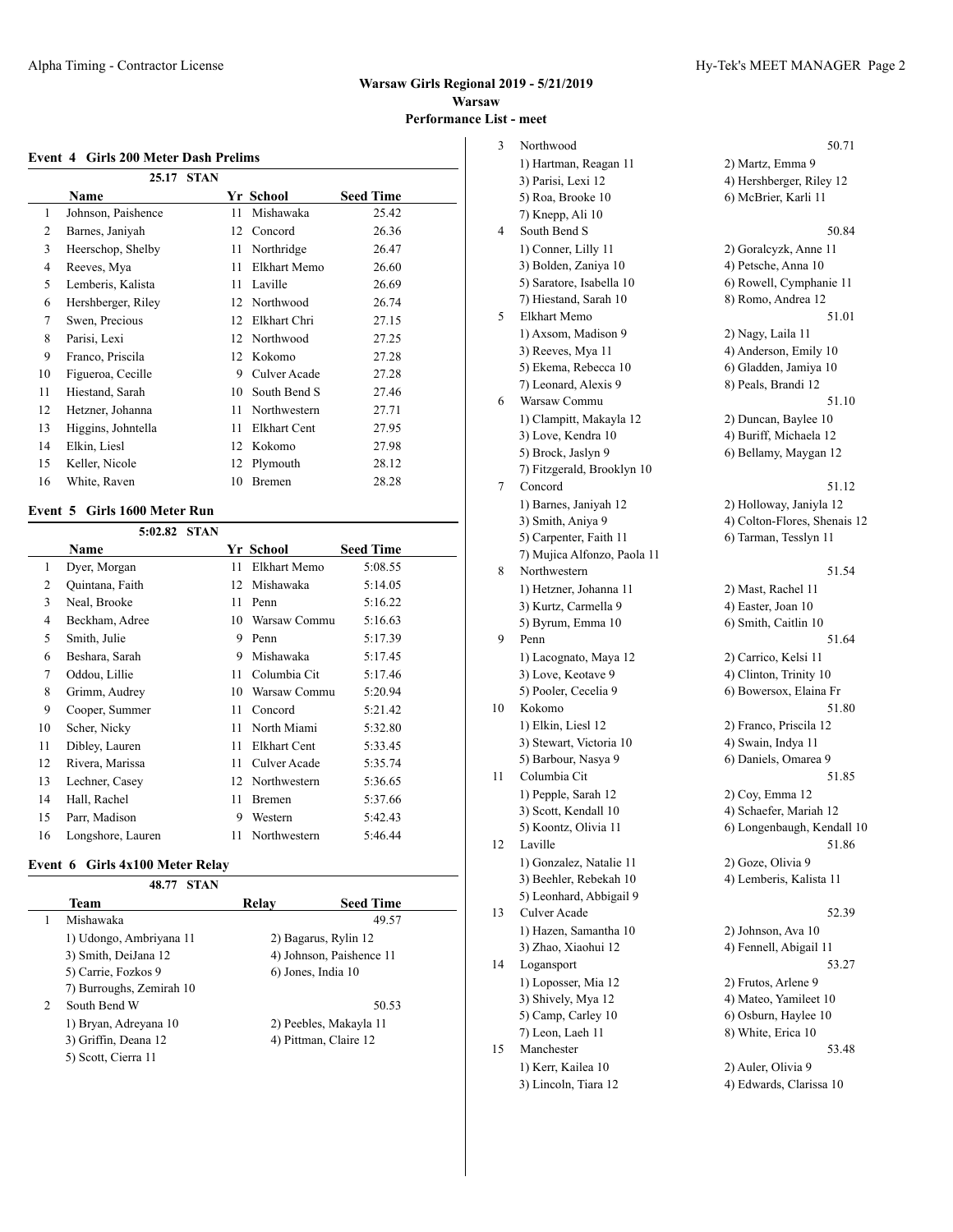$\overline{a}$ 

#### Alpha Timing - Contractor License 1999 and 2009 and 2009 and 2009 and 2009 and 2009 and 2009 and 2009 and 2009 and 2009 and 2009 and 2009 and 2009 and 2009 and 2009 and 2009 and 2009 and 2009 and 2009 and 2009 and 2009 and

**Event 6 ...(Girls 4x100 Meter Relay)**

|    | Team                  | Relav | <b>Seed Time</b>     |
|----|-----------------------|-------|----------------------|
| 16 | Rochester Co          |       | 53.94                |
|    | 1) Bradley, Kenzie 9  |       | 2) Scott, Lillian 12 |
|    | 3) Weathers, Siera 12 |       | 4) Burkett, Kami 9   |

#### **Event 7 Girls 400 Meter Dash**

|                | <b>STAN</b><br>57.38 |    |              |                  |  |
|----------------|----------------------|----|--------------|------------------|--|
|                | Name                 |    | Yr School    | <b>Seed Time</b> |  |
| $\mathbf{1}$   | Pennix, Jemmia       | 12 | Penn         | 59.73            |  |
| $\overline{2}$ | Nagy, Laila          | 11 | Elkhart Memo | 59.94            |  |
| 3              | Hoefer, Ella         | 9  | Northridge   | 1:00.46          |  |
| 4              | Anderson, Erin       | 12 | Culver Acade | 1:00.70          |  |
| 5              | Petty, Carlondrea    | 12 | Mishawaka Ma | 1:01.83          |  |
| 6              | Mayhew, Bailey       | 10 | Wawasee      | 1:01.93          |  |
| 7              | Bialek, Maggie       | 10 | Culver Acade | 1:02.12          |  |
| 8              | Sanchez-Vijil, Angie | 12 | Warsaw Commu | 1:02.20          |  |
| 9              | Woods, Brianna       | 10 | South Bend A | 1:02.33          |  |
| 10             | Ibarra, Rachel       | 12 | Mishawaka    | 1:02.40          |  |
| 11             | Nicholson, Natalie   | 12 | Western      | 1:02.41          |  |
| 12             | Smith, Aniya         | 9  | Concord      | 1:02.63          |  |
| 13             | Hays, Bailey         | 12 | Maconaquah   | 1:02.93          |  |
| 14             | Minnich, Alea        | 10 | Northwood    | 1:03.10          |  |
| 15             | Kerr, Kailea         | 10 | Manchester   | 1:03.99          |  |
| 16             | Childers, Julie      | 10 | Tri-Central  | 1:04.43          |  |

## **Event 8 Girls 300 Meter Hurdles**

|                | 45.32               | <b>STAN</b> |    |              |                  |
|----------------|---------------------|-------------|----|--------------|------------------|
|                | Name                |             |    | Yr School    | <b>Seed Time</b> |
| 1              | Delinski, Cecilia   |             | 10 | John Glenn   | 47.35            |
| $\overline{c}$ | Lehman, Karlee      |             | 12 | Northridge   | 47.68            |
| 3              | Tarman, Tesslyn     |             | 11 | Concord      | 48.13            |
| 4              | Carrico, Kelsi      |             | 11 | Penn         | 48.22            |
| 5              | Powell, Abigail     |             | 12 | Triton       | 48.75            |
| 6              | Buriff, Michaela    |             | 12 | Warsaw Commu | 48.76            |
| 7              | Yoder, Madelyn      |             | 10 | Fairfield    | 48.77            |
| 8              | Pfefferkorn, Makala |             | 10 | Northwestern | 49.60            |
| 9              | Peters, Kacee       |             | 12 | Plymouth     | 49.69            |
| 10             | Simon, Sydney       |             | 11 | Concord      | 49.82            |
| 11             | Petsche, Anna       |             | 10 | South Bend S | 50.38            |
| 12             | Klotz, Ellie        |             | 11 | Warsaw Commu | 50.46            |
| 13             | Wise, Carlie        |             | 12 | Lakeland Chr | 50.50            |
| 14             | Stevens, Madison    |             | 12 | Culver Acade | 51.12            |
| 15             | Little, Rachel      |             | 10 | Maconaquah   | 52.09            |
| 16             | Jarrell, Lizzy      |             | 9  | Western      | 53.36            |

## **Event 9 Girls 800 Meter Run**

|   | 2:16.24 STAN     |     |              |                  |  |
|---|------------------|-----|--------------|------------------|--|
|   | <b>Name</b>      |     | Yr School    | <b>Seed Time</b> |  |
|   | Marshall, Nicole | 10  | Penn         | 2:20.52          |  |
| 2 | Quintana, Faith  |     | 12 Mishawaka | 2:22.85          |  |
| 3 | Cooper, Summer   | 11  | Concord      | 2:23.18          |  |
| 4 | Oddou, Eden      | 11  | Columbia Cit | 2:24.57          |  |
| 5 | Rivera, Marissa  | 11  | Culver Acade | 2:24.73          |  |
| 6 | Beckham, Remi    | 12. | Warsaw Commu | 2:24.91          |  |
|   | Beshara, Sarah   |     | Mishawaka    | 2:25.02          |  |

| 8   | Lopez, Sara         |     | 12 Northwood   | 2:27.89 |
|-----|---------------------|-----|----------------|---------|
| 9   | Lusinde, Amanda     | 9   | Warsaw Commu   | 2:27.91 |
| 10  | Dibley, Lauren      | 11  | Elkhart Cent   | 2:28.78 |
| -11 | Manuel, Sarah       | 10  | Western        | 2:29.52 |
| 12  | Kenney, Marissa     | 11. | South Bend R   | 2:29.79 |
| 13  | Borkowski, Anna     |     | 9 South Bend A | 2:29.96 |
| 14  | Campbell, Mackenzie |     | 12 Pioneer     | 2:31.90 |
| 15  | Carothers, Kaitlyn  |     | 12 Plymouth    | 2:33.85 |
| 16  | Hall, Rachel        |     | <b>Bremen</b>  | 2:34.51 |
|     |                     |     |                |         |

## **Event 10 Girls 3200 Meter Run**

|                | 10:51.56 STAN     |    |              |                  |
|----------------|-------------------|----|--------------|------------------|
|                | Name              |    | Yr School    | <b>Seed Time</b> |
| 1              | Dyer, Morgan      | 11 | Elkhart Memo | 11:17.77         |
| 2              | Jankowski, Ellie  | 12 | Penn         | 11:23.68         |
| 3              | Barnett, Wini     | 9  | Warsaw Commu | 11:34.51         |
| $\overline{4}$ | Hiatt, Mallory    | 11 | Rochester Co | 11:47.47         |
| 5              | Haldeman, Carol   | 11 | Fairfield    | 11:47.53         |
| 6              | Gunter, Taylor    | 11 | Warsaw Commu | 11:59.16         |
| 7              | Spidell, Julynne  | 9  | Kokomo       | 12:01.99         |
| 8              | Mischak, Madeline | 11 | South Bend A | 12:04.29         |
| 9              | Calloway, Madilyn | 9  | Rochester Co | 12:06.65         |
| 10             | Longshore, Lauren | 11 | Northwestern | 12:13.12         |
| 11             | Quintana, Faith   | 12 | Mishawaka    | 12:13.23         |
| 12             | Scher, Nicky      | 11 | North Miami  | 12:19.85         |
| 13             | Leicht, Makenna   | 9  | Cass         | 12:22.12         |
| 14             | Alkire, Aislynn   | 11 | Penn         | 12:24.44         |
| 15             | Clark, Caitlin    | 11 | Northridge   | 12:25.04         |
| 16             | Cooper, Megan     | 12 | South Bend C | 12:26.08         |

#### **Event 11 Girls 4x400 Meter Relay**

|   | 3:57.25 STAN                  |       |                            |
|---|-------------------------------|-------|----------------------------|
|   | Team                          | Relay | <b>Seed Time</b>           |
| 1 | Northridge                    |       | 4:03.45                    |
|   | 1) Sorg, Madison 12           |       | 2) Hoefer, Ella 9          |
|   | 3) Stoltzfus, Ariana 12       |       | 4) Heerschop, Shelby 11    |
|   | 5) Hoffman, Hannah 10         |       | 6) Kirkpatrick, Kit 11     |
|   | 7) Papandrea, Elainna 9       |       | 8) Lehman, Karlee 12       |
| 2 | Warsaw Commu                  |       | 4:04.21                    |
|   | 1) Bellamy, Maygan 12         |       | 2) Beckham, Adree 10       |
|   | 3) Knight, Ava 9              |       | 4) Beckham, Remi 12        |
|   | 5) Kilburn, Grayson 11        |       | 6) Sanchez-Vijil, Angie 12 |
|   | 7) Johnson, Madison (Madi) 10 |       | 8) Desenberg, Lex 12       |
| 3 | Penn                          |       | 4:04.64                    |
|   | 1) Marshall, Nicole 10        |       | 2) Carrico, Kelsi 11       |
|   | 3) Lacognato, Maya 12         |       | 4) Pennix, Jemmia 12       |
|   | 5) Jankowski, Ellie 12        |       | 6) Smith, Julie 9          |
|   | 7) Neal, Brooke 11            |       | 8) Love, Keotave 9         |
| 4 | Mishawaka                     |       | 4:07.34                    |
|   | 1) Beshara, Sarah 9           |       | 2) Ibarra, Rachel 12       |
|   | 3) Udongo, Ambriyana 11       |       | 4) Johnson, Paishence 11   |
|   | 5) Lovingood, Dajenara 9      |       | 6) Quintana, Faith 12      |
|   | 7) Smith, DeiJana 12          |       | 8) Young, Kyra 12          |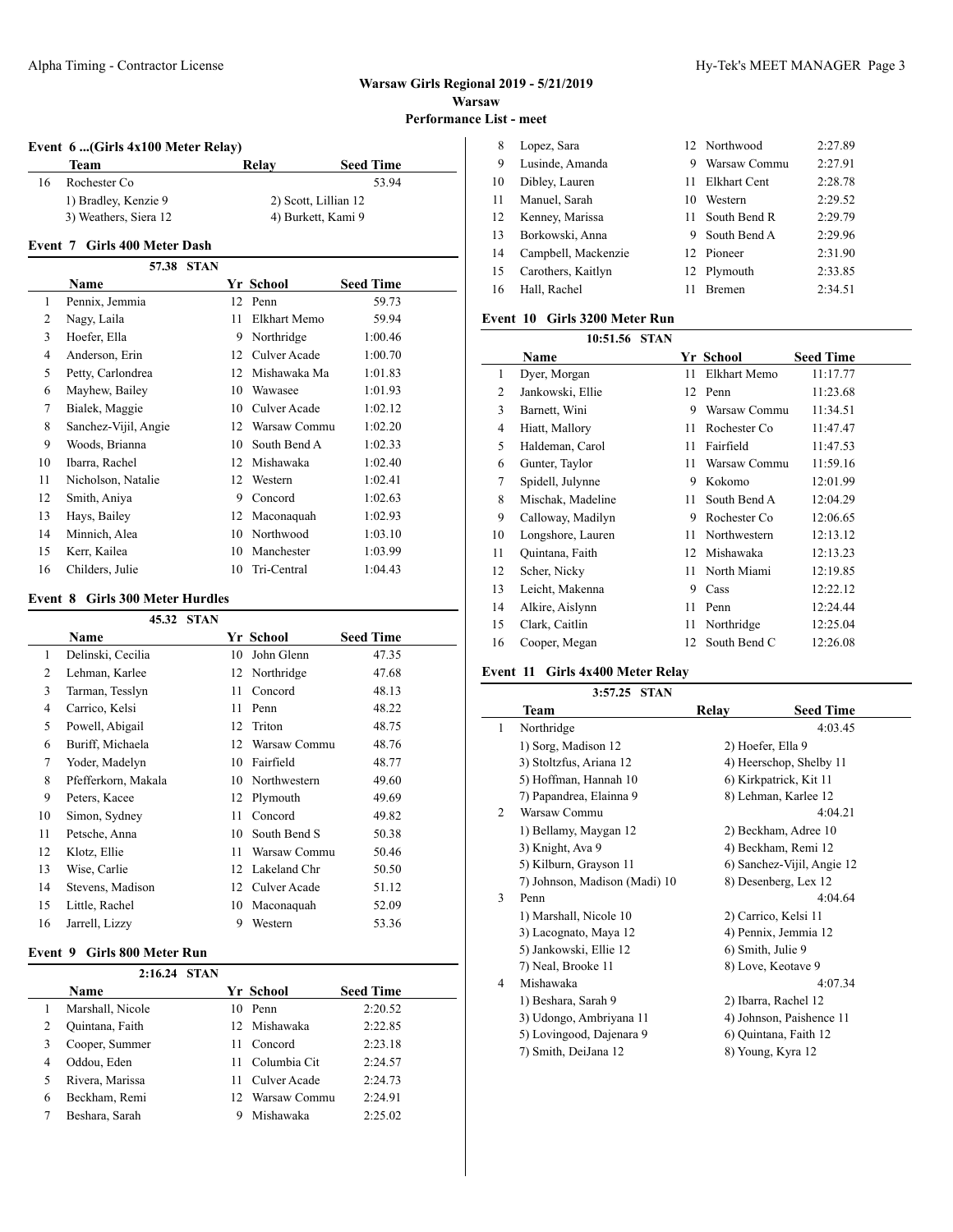## **Event 11 ...(Girls 4x400 Meter Relay)**

|    | <b>Team</b>              | Relay | <b>Seed Time</b>             |
|----|--------------------------|-------|------------------------------|
| 5  | Northwood                |       | 4:10.11                      |
|    | 1) Minnich, Alea 10      |       | 2) Parisi, Kali 12           |
|    | 3) Parisi, Lexi 12       |       | 4) Lopez, Sara 12            |
|    | 5) Martz, Emma 9         |       | 6) Hershberger, Riley 12     |
| 6  | South Bend A             |       | 4:11.48                      |
|    | 1) Mihut, Alexandra 12   |       | 2) Moore, Devyn 11           |
|    | 3) Elliot, MaryClare 9   |       | 4) Woods, Brianna 10         |
|    | 5) Mihut, Jordan 10      |       | 6) Exum, Shanell 10          |
|    | 7) Borkowski, Anna 9     |       | 8) Mihut, Hannah 12          |
| 7  | Culver Acade             |       | 4:11.86                      |
|    | 1) Rivera, Madison 9     |       | 2) Figueroa, Cecille 9       |
|    | 3) Bialek, Maggie 10     |       | 4) Anderson, Erin 12         |
| 8  | Columbia Cit             |       | 4:12.73                      |
|    | 1) Oddou, Eden 11        |       | 2) Oddou, Lillie 11          |
|    | 3) Hill, Macey 10        |       | 4) Coy, Emma 12              |
|    | 5) Champan, Abigael 10   |       | 6) Koontz, Olivia 11         |
| 9  | Concord                  |       | 4:14.20                      |
|    | 1) Tarman, Tesslyn 11    |       | 2) Cooper, Summer 11         |
|    | 3) Simon, Sydney 11      |       | 4) Colton-Flores, Shenais 12 |
|    | 5) Smith, Aniya 9        |       | 6) Pfeil, Alyssa 11          |
|    | 7) Madayay, Asia 11      |       | 8) Trout, Sophia 9           |
| 10 | South Bend S             |       | 4:17.99                      |
|    | 1) Kearney, Maeve 10     |       | 2) Kearns, Libby 11          |
|    | 3) Petsche, Anna 10      |       | 4) Brandt, Jess 12           |
|    | 5) Saratore, Isabella 10 |       | 6) Hiestand, Sarah 10        |
|    | 7) Gillis, Grace 12      |       | 8) Romo, Andrea 12           |
| 11 | Northwestern             |       | 4:18.03                      |
|    | 1) Mast, Rachel 11       |       | 2) Hetzner, Johanna 11       |
|    | 3) Jocius, Alexsander 12 |       | 4) Pfefferkorn, Makala 10    |
|    | 5) Lechner, Casey 12     |       | 6) Kurtz, Carmella 9         |
| 12 | Western                  |       | 4:19.61                      |
|    | 1) Manuel, Sarah 10      |       | 2) Rassel, Audrey 9          |
|    | 3) Marley, Emma 12       |       | 4) Nicholson, Natalie 12     |
|    | 5) Jarrell, Lizzy 9      |       | 6) Biggs, Ella 9             |
| 13 | Laville                  |       | 4:21.16                      |
|    | 1) Cox, Trynitie 11      |       | 2) Gonzalez, Natalie 11      |
|    | 3) Fuchs, Madelyn 9      |       | 4) Lemberis, Kalista 11      |
|    | 5) Leonhard, Abbigail 9  |       |                              |
| 14 | Maconaquah               |       | 4:23.27                      |
|    | 1) Hays, Bailey 12       |       | 2) Jess, Ashley 12           |
|    | 3) Johnston, Janet 11    |       | 4) Holland, Jolee 11         |
|    | 5) Merritt, Alexandra 9  |       | 6) Ramos, Alyssa 10          |
|    | 7) Little, Rachel 10     |       |                              |
| 15 | Tippecanoe V             |       | 4:27.15                      |
|    | 1) Jimenez, Valeria 11   |       | 2) Wagoner, Delaney 10       |
|    | 3) Wagner, Sidney 10     |       | 4) Bussard, Sophie 12        |
| 16 | Manchester               |       | 4:28.47                      |
|    | 1) Kerr, Kailea 10       |       | 2) Edwards, Clarissa 10      |
|    | 3) Rickert, McKenna 9    |       | 4) Cashdollar, Kambree 9     |
|    |                          |       |                              |

#### **Event 12 Girls Long Jump**

| $17-08.25$ STAN |  |                 |                  |  |
|-----------------|--|-----------------|------------------|--|
| Name            |  | Yr School       | <b>Seed Mark</b> |  |
| Pittman, Claire |  | 12 South Bend W | 17-08.75 STAN    |  |

| $\overline{2}$ | Parzygnot, Jada     | 12 | Wawasee      | 16-06.00 |
|----------------|---------------------|----|--------------|----------|
| 3              | Kirkpatrick, Kit    | 11 | Northridge   | 16-04.00 |
| 4              | Bagarus, Rylin      | 12 | Mishawaka    | 16-00.50 |
| 5              | Steffensmeier, Abby | 11 | Warsaw Commu | 15-11.00 |
| 6              | Pemberton, Alison   | 11 | Taylor       | 15-10.75 |
| 7              | Pfefferkorn, Makala | 10 | Northwestern | 15-10.75 |
| 8              | Easter, Joan        | 10 | Northwestern | 15-09.75 |
| 9              | Leady, Kayla        | 11 | Penn         | 15-09.00 |
| 10             | Brewer, Gabbie      | 11 | Manchester   | 15-08.00 |
| 11             | Thompson, McKayla   | 11 | Cass         | 15-08.00 |
| 12             | Rowell, Cymphanie   | 11 | South Bend S | 15-07.75 |
| 13             | Boley, Sydnie       | 9  | Taylor       | 15-07.25 |
| 14             | Fansler, Lauren     | 9  | John Glenn   | 15-07.00 |
| 15             | Marohn, Julia       | 12 | Plymouth     | 15-01.00 |
| 16             | Hazen, Samantha     | 10 | Culver Acade | 15-00.00 |

# **Event 13 Girls High Jump**

# **5-04.50 STAN**

|    | Name                  |    | Yr School           | <b>Seed Mark</b> |
|----|-----------------------|----|---------------------|------------------|
| 1  | Kilburn, Grayson      | 11 | Warsaw Commu        | 5-03.00          |
| 2  | Bontrager, Chloe      | 12 | Fairfield           | 5-03.00          |
| 3  | Hartman, Natalie      | 11 | Penn                | 5-02.00          |
| 4  | Lauck, Kennedy        | 11 | Warsaw Commu        | 5-02.00          |
| 5  | Hess, Cassie          | 12 | Concord             | 5-02.00          |
| 6  | Pemberton, Alison     | 11 | Taylor              | 5-01.00          |
| 7  | Szabo, Kennedy        | So | Penn                | 5-01.00          |
| 8  | Estes, Kyleigh        | 10 | <b>Elkhart Cent</b> | 5-00.00          |
| 9  | Bowyer, Emily         | 11 | Maconaquah          | 5-00.00          |
| 10 | Simon, Sydney         | 11 | Concord             | 5-00.00          |
| 11 | Mast, Rachel          | 11 | Northwestern        | $4 - 10.00$      |
| 12 | Shively, Mya          | 12 | Logansport          | $4 - 10.00$      |
| 13 | Hunter, Sara          | 9  | Plymouth            | $4 - 10.00$      |
| 14 | Marohn, Claudia       | 10 | Plymouth            | $4 - 10.00$      |
| 15 | Long, De'Airiah       | 11 | Elkhart Memo        | $4 - 10.00$      |
| 16 | Oilar, Megan          | 12 | Columbia Cit        | $4 - 10.00$      |
| 17 | Hartley, Adria        | 12 | Kokomo              | $4 - 10.00$      |
| 18 | Platz, Madison        | 9  | John Glenn          | $4 - 10.00$      |
| 19 | Shafeek-Horton, Amina | 11 | Culver Acade        | 4-08.00          |

# **Event 14 Girls Discus Throw**

|    | 125-05 STAN       |    |              |                  |             |
|----|-------------------|----|--------------|------------------|-------------|
|    | <b>Name</b>       |    | Yr School    | <b>Seed Mark</b> |             |
| 1  | Parker, Averi     | 10 | Cass         | 125-06.50        | <b>STAN</b> |
| 2  | Kauffman, Madison | 12 | Pioneer      | 125-00.25        |             |
| 3  | Pulianas, Mia     | 10 | Elkhart Cent | 119-01           |             |
| 4  | Roundtree, Tianna | 12 | Elkhart Memo | 118-05           |             |
| 5  | Lindenman, Hannah | 12 | South Bend S | 116-01           |             |
| 6  | Robinson, CeCe    |    | 12 Plymouth  | 110-04           |             |
| 7  | Miller, Aujanae   | 12 | Mishawaka    | 107-07           |             |
| 8  | Pritchard, Sara   | 12 | Wawasee      | 107-01           |             |
| 9  | Miller, Devyn     |    | 12 Mishawaka | 102-06           |             |
| 10 | Little, Sydney    | 9  | Penn         | 101-09           |             |
| 11 | Dawson, Lynae     | 12 | Warsaw Commu | 99-03            |             |
| 12 | Connell, Adreana  | 12 | South Bend R | 98-05            |             |
| 13 | Martin, Abigail   | 9  | Northridge   | 97-11            |             |
| 14 | Miller, Madeline  | 9  | Culver Acade | 97-00            |             |